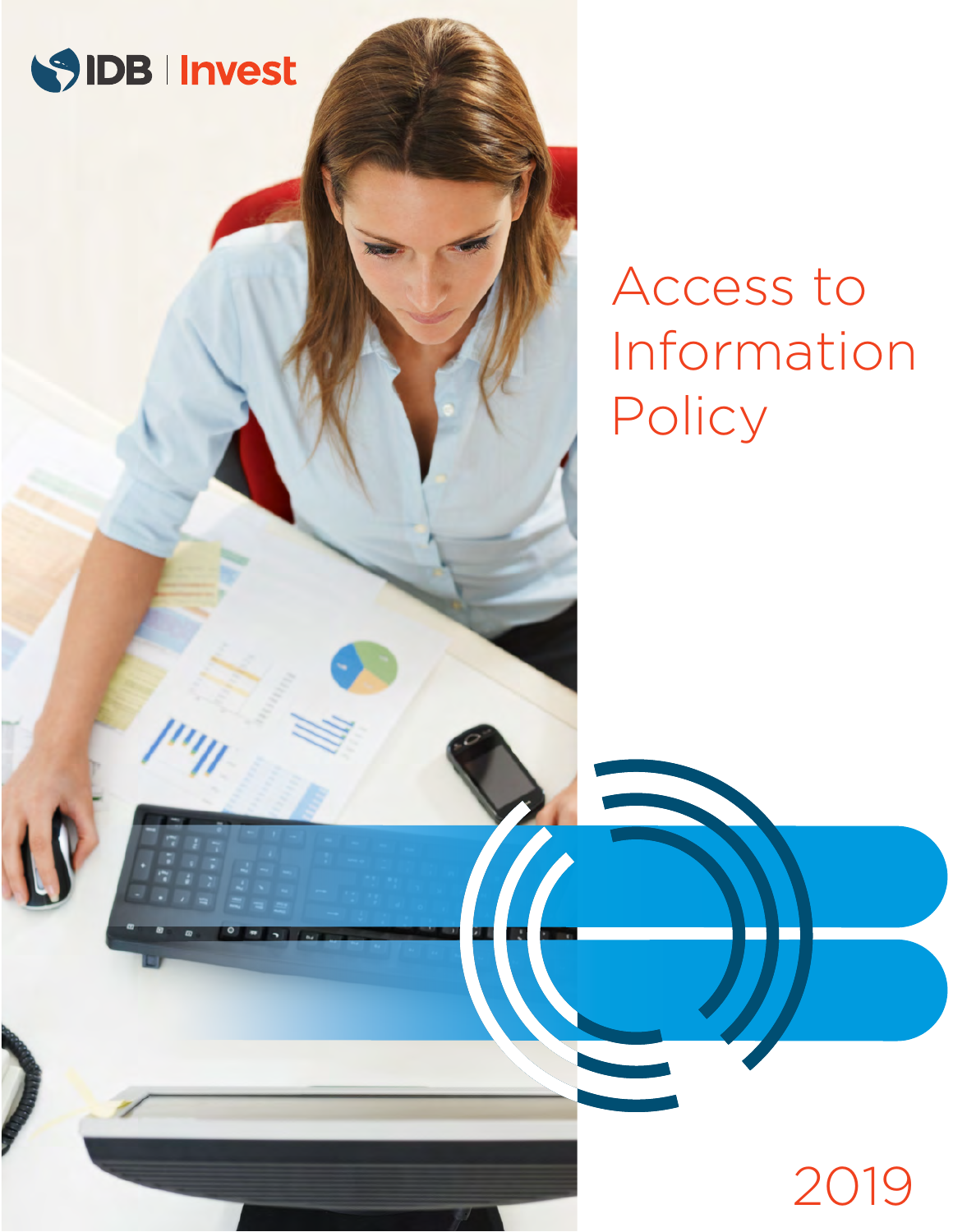## **TABLE OF CONTENTS**

## **I. INTRODUCTION**

## **II. THE POLICY**

- **A. SCOPE**
- **B. NATURE OF THE INFORMATION IDB INVEST PRODUCES AND RECEIVES**
- **C. PRINCIPLES**
	- a) Maximize Access to Information
	- b) Clear and Well-Defined Exceptions
	- c) Simple and Broad Access to Information
	- d) Explanations of Decisions and Right to Review

## **III. INFORMATION ROUTINELY MADE AVAILABLE**

# **A. INSTITUTIONAL INFORMATION**

- a) Governance Information
- b) IDB Invest Frameworks and Budget
- c) Financial Information
- d) Donor Contributions
- e) Good Practice Reporting
- f) Development Outcomes Information
- g) Carbon Footprint
- h) General Staff Information

# **B. INVESTMENT-RELATED INFORMATION**

- **B.1 Pre-Approval Disclosure**
	- a) Investment Summary
	- b) Environmental and Social Information
	- c) Timing for Disclosure of Investment and Environmental and Social Information
	- d) Commitment with respect to the Content and Languages in Disclosures
	- e) Early Disclosure
	- f) Client's Factual Review of Information
	- g) Disclosure of Other Materials Provided by the Client

## **B.2 Post-Approval Disclosure**

- a) Investment Summary Update
- b) Environmental and Social Information Update
- c) Information on Development Impact Results
- d) Information Disclosed by the Client in Extractive Projects

## **C. ADVISORY SERVICES-RELATED INFORMATION**

- a) Advisory Services Project Summary
- b) Information on Development Impact Results

## **IV. EXCEPTIONS**

- a) Commercially Sensitive Information
- b) Financial Information
- c) Deliberative Information
- d) Legal, Disciplinary, or Investigative Matters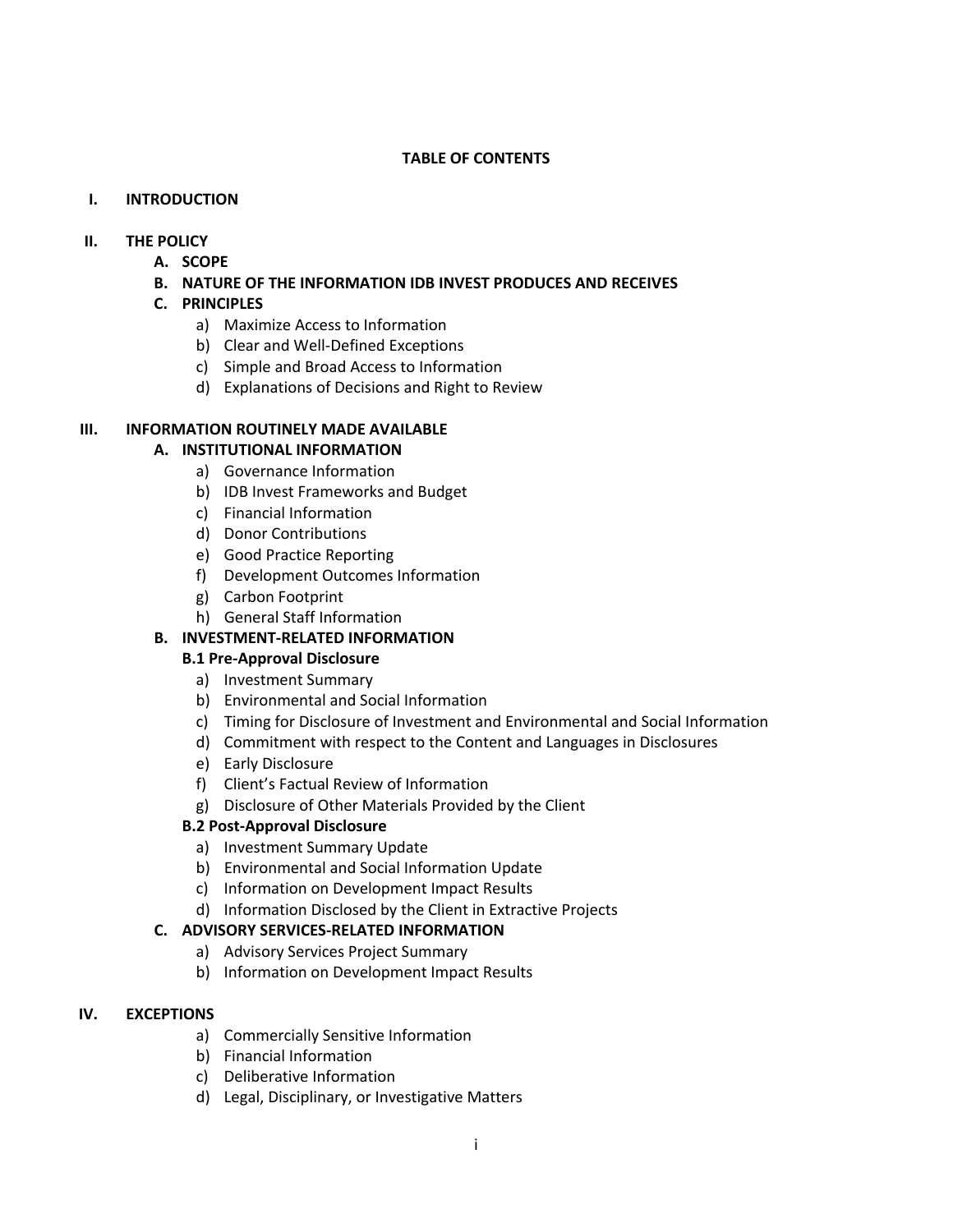- e) Communications of Executive Directors' Offices
- f) Security and Safety
- g) Personal Information

# **V. DISCLOSURE-RELATED TERMS**

- a) Simultaneous Disclosure
- b) Delayed Disclosure
- c) Joint Documents
- d) Positive Override

## **VI. IMPLEMENTATION ASPECTS OF THE POLICY**

- a) Classification
- b) Redaction
- c) Historical Information
- d) Documents Nomenclature

# **VII. REQUESTING INFORMATION AND REVIEW MECHANISM**

# **A. MECHANISM FOR REQUESTING INFORMATION**

- a) Where to Access Information
- b) Submitting a Request for Information
- c) Languages
- d) Responding to Requests
- e) Responding to Requests for Information of Clients or Third Parties
- f) Costs

## **B. REVIEW MECHANISM**

- a) Review by Management
- b) Review by an External Panel Independent of Management
- c) Timelines

## **VIII. IMPLEMENTATION PROGRESS AND POLICY REVIEW**

- a) Implementation Progress
- b) Policy Review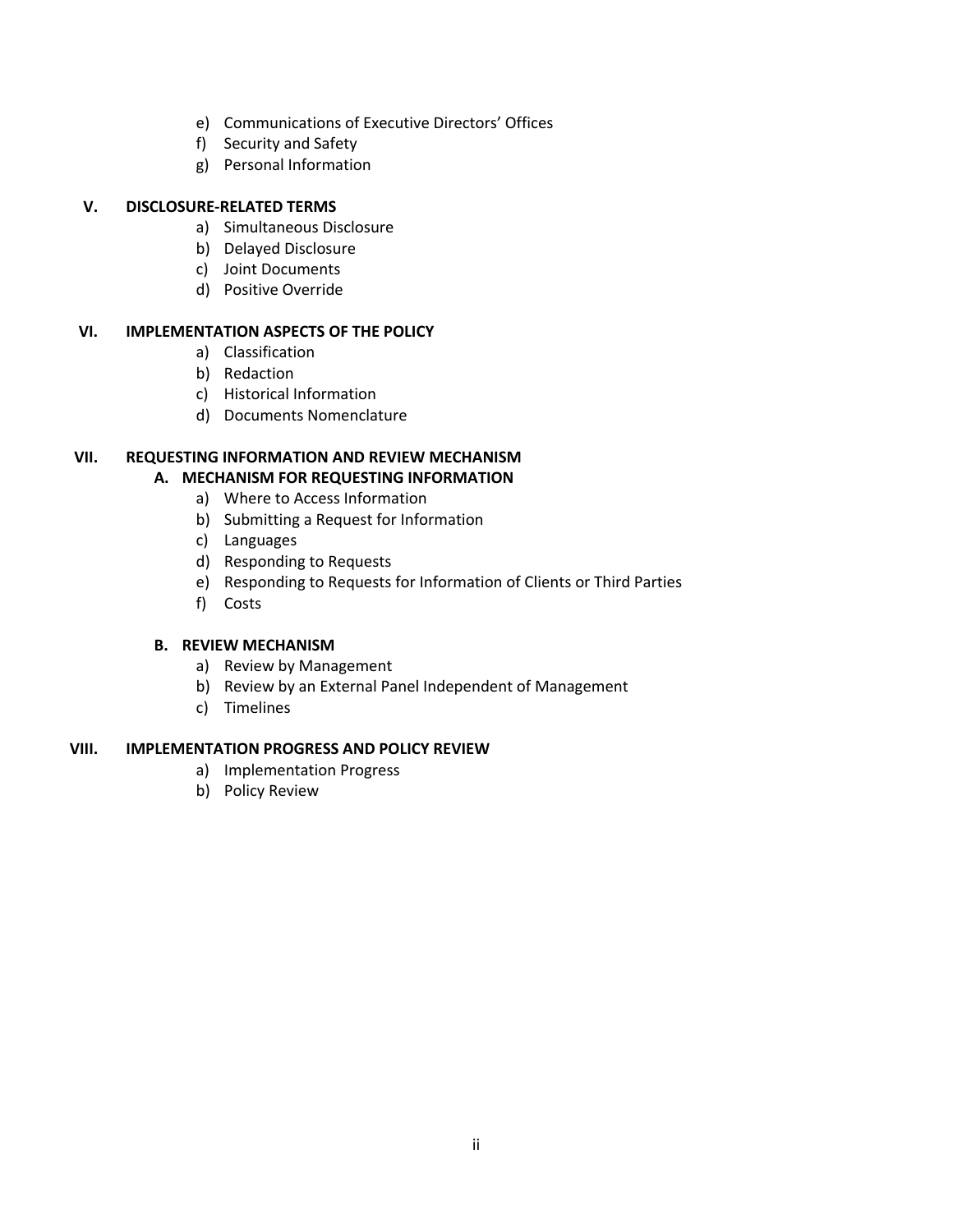#### **I. INTRODUCTION**

1. The Inter-American Investment Corporation (IIC or IDB Invest)<sup>1</sup>, a member of the Inter-American Development Bank (IDB) Group, is an international organization that promotes the economic development of its regional developing member countries by encouraging the establishment, expansion, and modernization of private enterprises. IDB Invest supports the private sector and state-owned enterprises that do not have a sovereign guarantee, offering loans, equity investments, and guarantees, and partnering with clients and strategic partners to offer advisory and training services.

2. This Access to Information Policy (the "Policy") reflects IDB Invest's commitment to enhancing transparency and accountability in its activities, aspects that the institution considers necessary and fundamental to fulfill its sustainable development purpose.

3. IDB Invest is aware that with the consolidation of the Internet and the increasing use of social media, citizens demand more information and greater transparency from public and private institutions. In addition, IDB Invest recognizes the solid developments made in recent years to advance the recognition and exercise of the right to access information as a fundamental human right, including that most countries in Latin America and the Caribbean (LAC) have adopted regulatory frameworks on transparency and access to information. Similarly, in recent years, most International Financial Institutions (IFIs) have revised their information policies to adapt them to current international standards on this topic.

4. The Policy is governed by the principle of maximizing access to information and in line with this principle, it establishes a presumption in favor of disclosure, subject to a list of clear and well-defined exceptions. In addition, the Policy reflects the nature and sensitivity of the information that IDB Invest receives from its clients, including matters related to market competitiveness. IDB Invest seeks to preserve the trust of its clients and third parties, and to work with them to increase the transparency of their commercial activities, with emphasis on the management of environmental and social risks and impacts of its investment projects.

5. The Policy will take effect on January 1, 2020 and supersedes the Disclosure of Information Policy of October 11, 2005 in its entirety. Disclosure of information produced prior to this Policy entering into effect will be governed by the policy and procedures in effect at the time IDB Invest produced or received the information. This Policy is not an express or implied waiver of IDB Invest's privileges and immunities under the Agreement Establishing the IIC, international conventions, or any applicable law, nor does it provide any contractual or other rights to any party.

 $1$  In November 2017, the Inter-American Investment Corporation – IIC - adopted a new brand and now refers to itself as IDB Invest (in English) and BID Invest (in Spanish, French and Portuguese).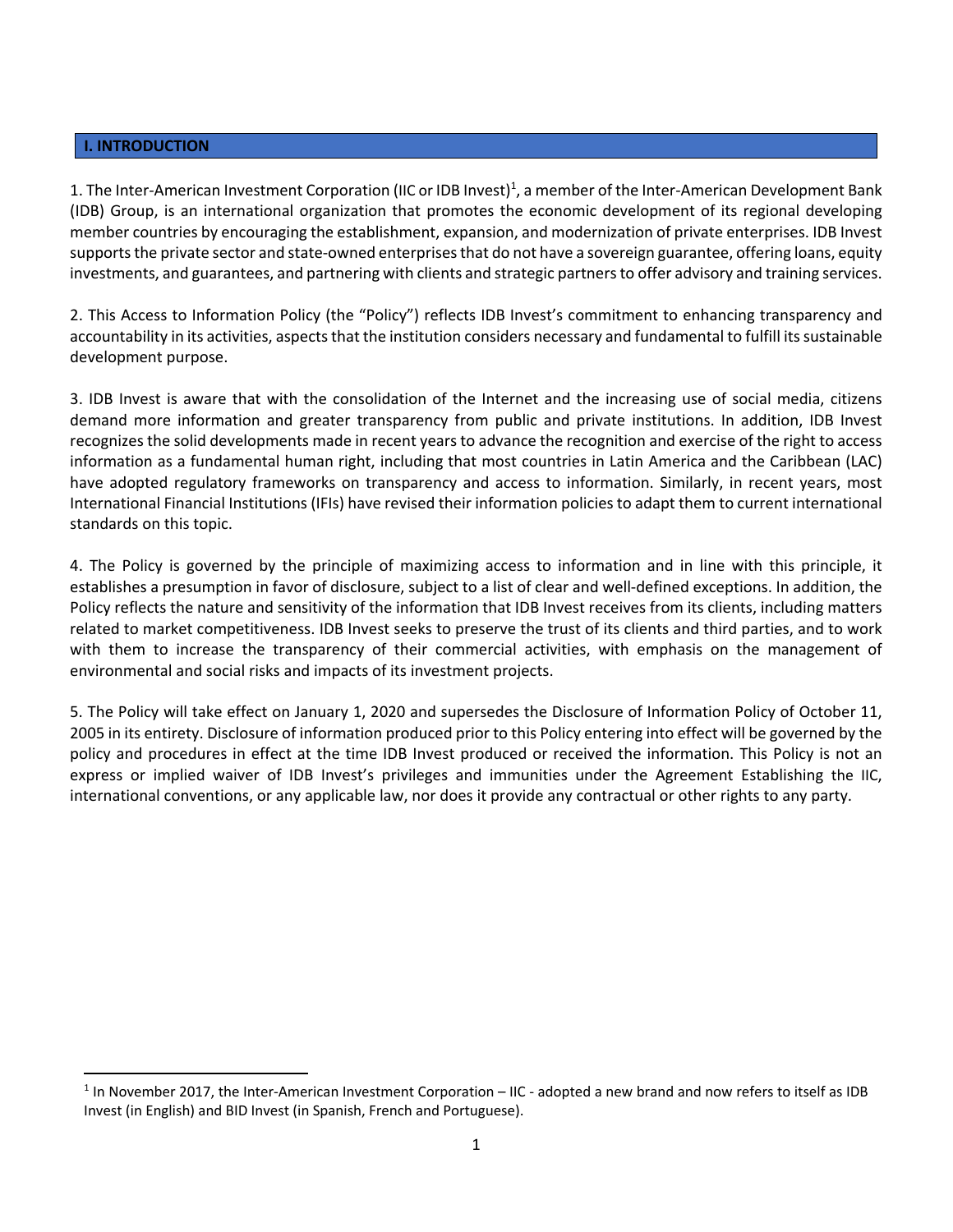## **II. THE POLICY**

#### **A. SCOPE**

6. The Policy establishes the scope of the information IDB Invest makes available to the public, whether proactively or at the request of a stakeholder.

7. The Policy applies to all information that IDB Invest produces and receives, including information produced or received by the Office of Evaluation and Oversight (OVE), the Office of Institutional Integrity (OII), the Sanctions Committee (SRE), the Independent Consultation and Investigation Mechanism (ICIM), the Office of Ethics (ETH), the Office of the Executive Auditor (AUG), and the Office of the Ombudsperson (OMB)<sup>2</sup>.

#### **B. NATURE OF THE INFORMATION IDB INVEST PRODUCES AND RECEIVES**

8. As an international financial institution to which public funds have been entrusted to promote the economic development of its regional developing member countries through the private sector, IDB Invest is accountable for the use and management of its resources. In view of this responsibility, IDB Invest produces information regarding its activities and operations to enable its member countries, clients, third parties, and the public to learn about and keep up with IDB Invest's activities. IDB Invest is responsible for disclosing this information in accordance with this Policy.

9. Based on a business approach, IDB Invest seeks to preserve the trust of its clients and third parties. In addition, in accordance with the Policy, IDB Invest respects and protects the confidentiality of the information it receives from its clients and third parties to enable the assessment of business opportunities or to supervise and evaluate existing investments or advisory services. This business approach also requires that, as part of the process of managing the risks and impacts of the investment projects, IDB Invest's clients engage with communities affected by their projects, including through the disclosure of information, in a manner that is consistent with IIC Environmental and Social Sustainability Policy.3

## **C. PRINCIPLES**

## **a) Maximize Access to Information**

10. IDB Invest operates under a presumption in favor of disclosure with respect to all the information it produces and receives that does not fall within the scope of the exceptions established in this Policy. To maximize access to information, IDB Invest commits to proactively disclose as much public information as possible regarding its governance and activities in accordance with this Policy.

## **b) Clear and Well-Defined Exceptions**

11. Following international standards and the practice of other multilateral development banks that work with the private sector, the exceptions to disclosure are based on the premise that the disclosure of the information

<sup>&</sup>lt;sup>2</sup> These organizational units are part of the IDB but provide oversight functions to IDB Invest as per Governors' Resolutions AG-9/15 and CII/AG-2/15, Article III.

<sup>3</sup> IIC Environmental and Social Sustainability Policy incorporates the International Finance Corporation (IFC) Performance Standards.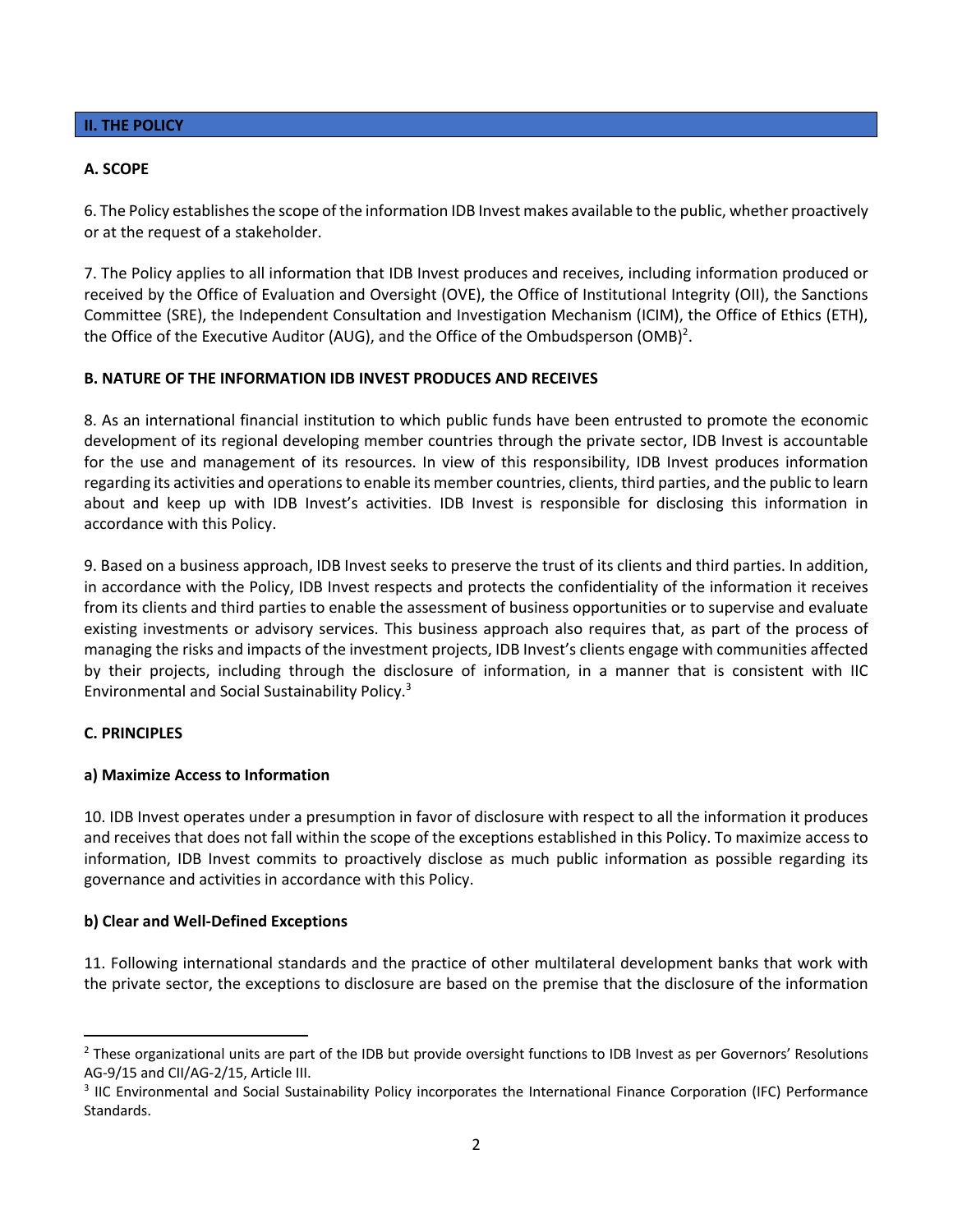covered by such exceptions would result in more harm than benefit to legitimate rights or interests of affected parties.

## **c) Simple and Broad Access to Information**

12. IDB Invest will use all practical means to facilitate access to information, in accordance with this Policy, including through its website: IDBINVEST.org. In line with this principle, IDB Invest will establish an information management and classification system to contribute to disclosing information in a homogeneous, efficient and timely manner.

# **d) Explanation of Decisions and Right to Review**

13. When denying access to information, IDB Invest will explain its decision. A requester who believes that the denial of the requested information violates this Policy has the right to request a review of IDB Invest's decision through the review mechanism described in paragraphs 76-80.

# **III. INFORMATION ROUTINELY MADE AVAILABLE**

14. The information described below is a non-exhaustive, illustrative list of the types of information that IDB Invest routinely discloses. IDB Invest will disclose this information after it has been approved, authorized, or its consideration by the applicable governance body has concluded, and in accordance with the timelines that IDB Invest establishes in the implementation guidelines.

15. All the information detailed below will be disclosed excluding any confidential information as contemplated under the Policy exceptions in Section IV.

# **A. INSTITUTIONAL INFORMATION**

## **a) Governance Information**

16. IDB Invest discloses information regarding its governance. This information includes:

i) the Agreement Establishing the IIC;

- ii) the By-Laws;
- iii) the Regulations of the Board of Governors;
- iv) the Rules of Procedure of the Committee of the Board of Governors;
- v) the Regulations for the Election of Executive Directors;
- vi) the Regulations of the Board of Executive Directors (hereinafter the "Board");
- vii) the Rules of Procedure of the Committees of the Board; and
- viii) the Annual Report of IDB Invest.
- 17. IDB Invest discloses information regarding its policies and guidelines:
	- i) IDB Invest Environmental and Social Sustainability Policy;
	- ii) the Access to Information Policy;
	- iii) the Policy of the Independent Consultation and Investigation Mechanism (ICIM);
	- iv) the Operating Policy;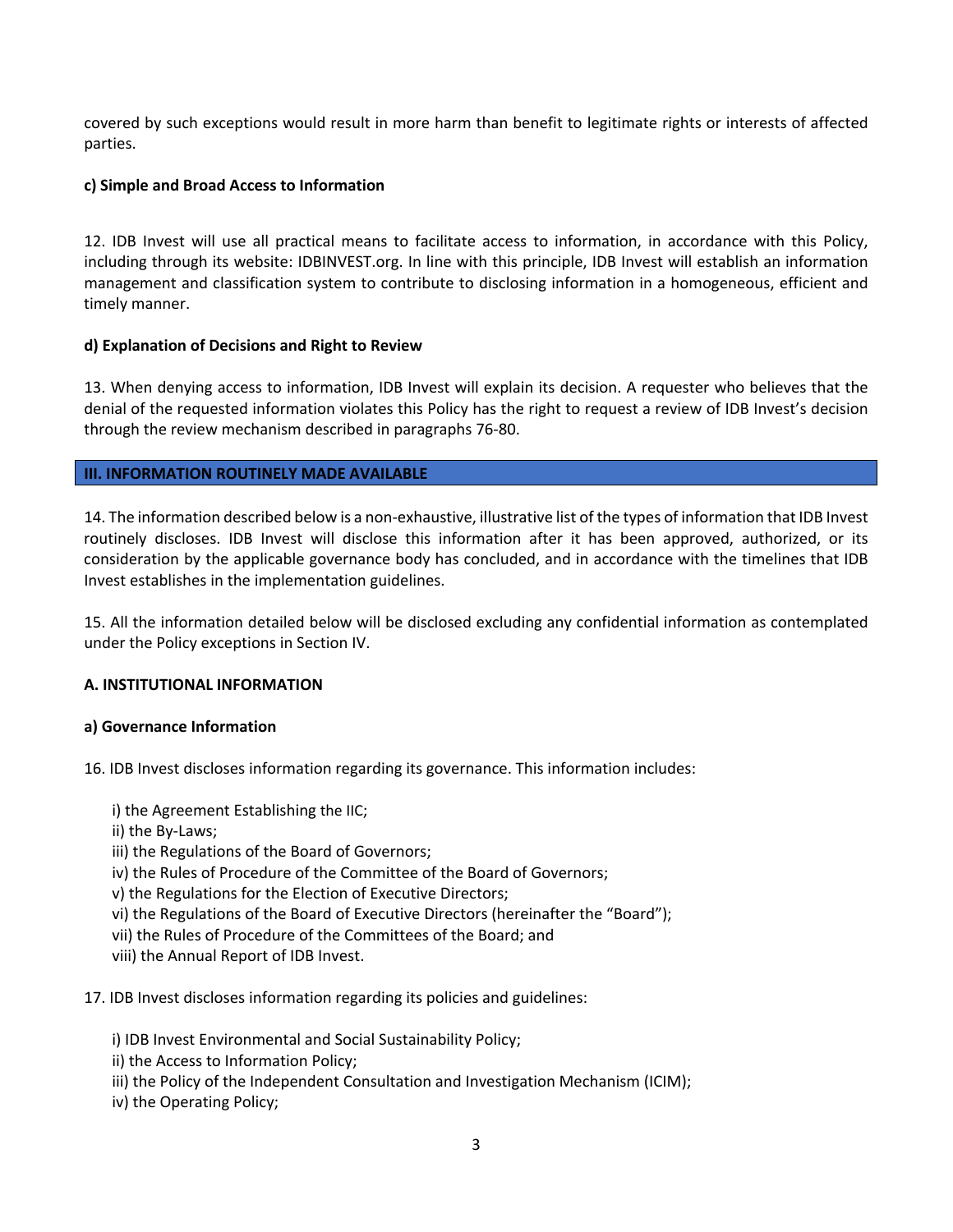v) the Integrity Framework, the Sanctions Procedures and the list of sanctioned entities; and vi) the Code of Ethics.

18. The Board may approve an external public consultation process on policies that may have a broad impact on IDB Invest's operations or a direct impact on the communities affected by IDB Invest's investments and operations. The external public consultation process shall take place before the policy is approved by the Board and may include the disclosure to the public of one or more drafts of such policy.

19. With respect to the proceedings of the Governors and Executive Directors, IDB Invest discloses the following information at the end of the corresponding deliberative process:

i) agendas, minutes, and resolutions of the meetings of the Governors and the Board;

ii) agendas, minutes, and reports of the Presidents of the Board's Committees, once the Board has concluded its consideration of the matter under discussion. When a matter under discussion in a Committee will not be deliberated by the Board, these documents will be disclosed once the Committee has concluded its consideration of the matter;

iii) annual reports of the Presidents of the Committees of the Board; and

iv) contact information for the Board.

20. IDB Invest Board records related to joint proceedings with other institutions of the IDB Group may be declassified, in accordance with the access to information policy of the relevant IDB Group institution, with the prior approval of IDB Invest Board.

## **b) IDB Invest Frameworks and Budget**

21. IDB Invest discloses information on its frameworks and budget. This information includes:

i) IDB Invest's overall strategic direction document, which describes IDB Invest's strategic priorities or provides an update on their implementation and the Institutional Strategy of the IDB Group;

- ii) the general guidelines of IDB Invest business plan and IDB Invest's budget;
- iii) Country Strategies and Sector Framework documents prepared jointly with the IDB; and
- iv) OVE's reports and evaluations after the Board has completed its consideration of them.

## **c) Financial Information**

22. IDB Invest's participation in capital markets requires that certain information be classified as confidential as contemplated under the Policy exceptions in Section IV and protected as such. IDB Invest routinely discloses the following information:

i) all financial information contained in the Annual Report, including the annual audited financial statements as of the end of IDB Invest's fiscal year;

- ii) information on the budget and its execution on an aggregate basis; and
- iii) the quarterly financial statements.

23. IDB Invest discloses information related to its public offerings in accordance with the regulations applicable to the corresponding market.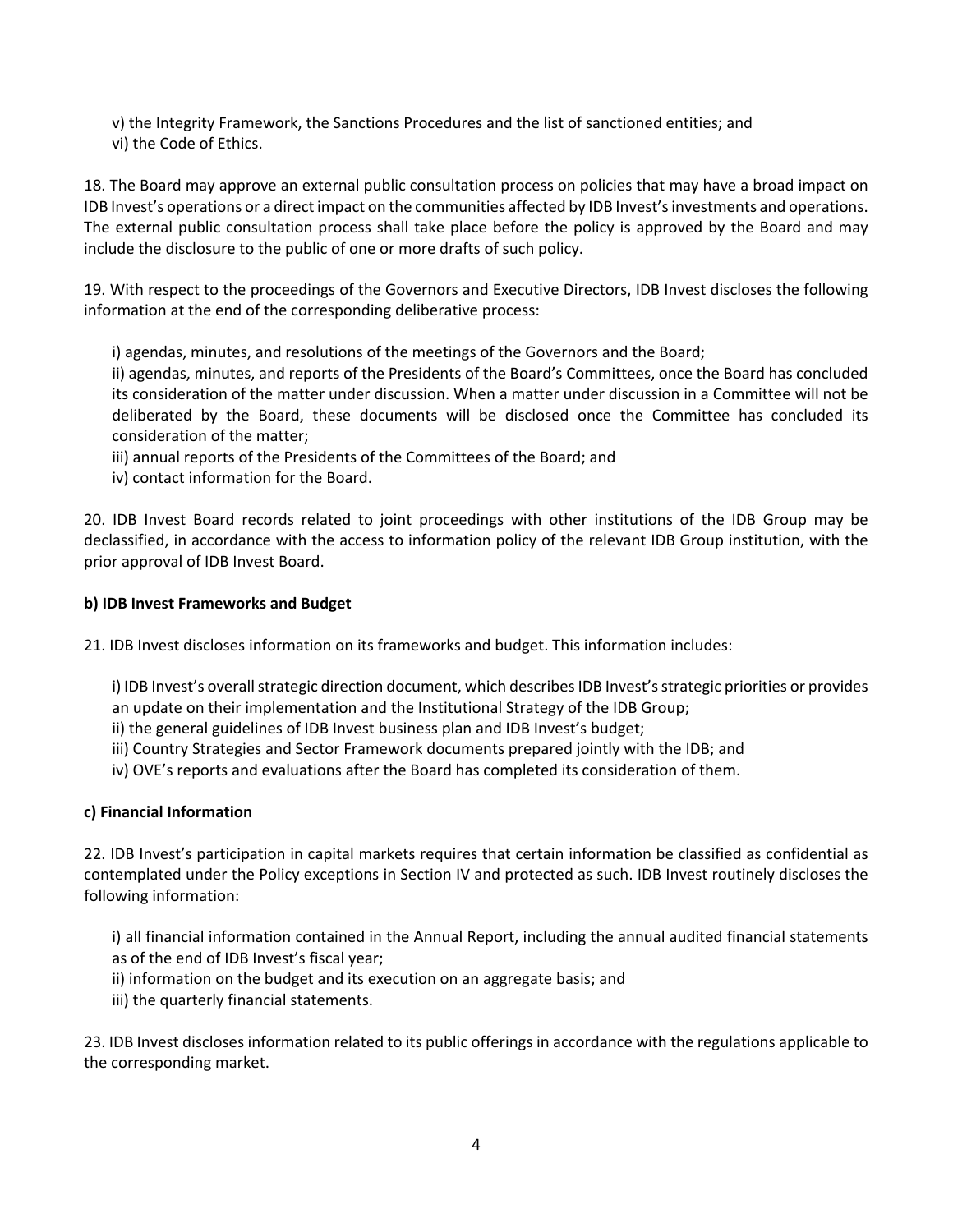## **d) Donor Contributions**

24. IDB Invest provides information on contributions it receives, or to which it has access, from donor countries, foundations, and other entities, through the *Resource Mobilization and Partnership Reports* prepared by the IDB Group entities.

# **e) Good Practice Reporting**

25. As part of its investment and advisory services activities, IDB Invest may disclose different reports on good practices or lessons learned aimed at enhancing the development impact of these initiatives.

## **f) Development Outcomes Information**

26. IDB Invest reports on the development outcomes of its portfolio at least annually. This reporting includes information regarding the development outcomes of IDB Invest's investments and advisory services activities in aggregate form. IDB Invest also reports on its own performance related to meeting its development goals.

# **g) Carbon Footprint**

27. IDB Invest will report annually on greenhouse gas (GHG) emissions of its operations in aggregate form. IDB Invest will quantify and report on the carbon footprint of its portfolio in accordance with the emerging state of practice on GHG accounting and reporting.

## **h) General Staff Information**

28. IDB Invest discloses information on its organizational structure, the names, contact information, and hierarchical positions of all its personnel. It also makes available to the public general information on IDB Invest salary structure and the benefits received by staff members, as well as the description of announced employment vacancies for which external candidates are eligible.

## **B. INVESTMENT-RELATED INFORMATION**

## **B.1 Pre-Approval Disclosure**

29. For each proposed investment, IDB Invest makes publicly available on its website: IDBINVEST.org project information, including information on its environmental and social impact, as listed in this section of the Policy. IDB Invest discloses this information when the investment is in the analysis stage, before its approval by the Board or Management, as the case may be.

## **a) Investment Summary**

30. IDB Invest produces and discloses a summary for each investment (the "Investment Summary") synthesizing the most important elements of the potential investment, including the following information:

i) the identity of the project or investee company;

- ii) information about the project shareholders, sponsors, or investee company, as applicable;
- iii) the total project cost, where applicable;
- iv) the location of the project or investee company;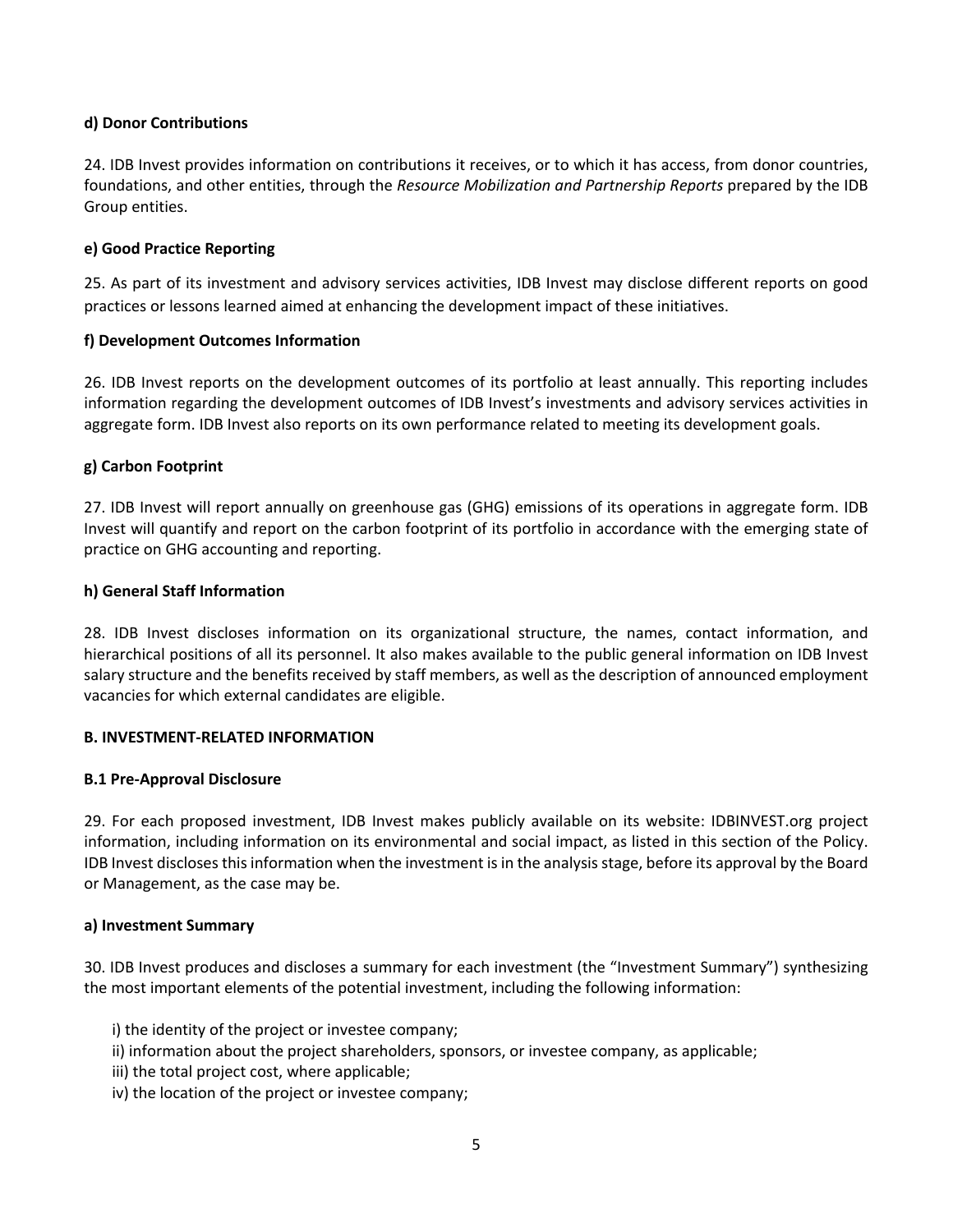v) a description of the project or investment;

vi) the amount and nature of IDB Invest's investment;

vii) the date of the Investment Summary disclosure;

viii) the status of the project in the project cycle;

ix) the expected date for a decision on the investment by IDB Invest's Board (or other relevant internal authority);

x) the expected development impact of the project or investment;

xi) IDB Invest's expected role and additionality;

xii) IDB Invest's categorization<sup>4</sup> of the project or investment for environmental and social purposes and a description of the rationale for such categorization; and

xiii) contact details for the Investment Operations Department.

*In view of the potential risks and impact of investments where there may be affected communities, the Investment Summary will also include:*

xiv) guidance on how and where information about the proposed project can be obtained locally; and xv) in addition to the contact information indicated in item xiii, contact information for the client's offices, including post office address, telephone number, and e-mail address.

# **b) Environmental and Social Information**

31. In accordance with the IIC Environmental and Social Sustainability Policy and as part of the projects' risks and impacts management process, the client produces and discloses key environmental and social information throughout the investment cycle consistent with the project's environmental and social risk category. In line with the referenced policy, IDB Invest requires its clients to carry out stakeholder consultation in a manner that is consistent with IIC Environmental and Social Sustainability Policy.

32. For direct investments (Category A, B, or C projects), as part of the Investment Summary, IDB Invest produces and discloses an Environmental and Social Review Summary (ESRS) that includes the conclusions and recommendations resulting from its own evaluation. The ESRS includes:

i) the rationale for IDB Invest's categorization of a project;

ii) a description of the main environmental and social impacts and risks of the project;

iii) key measures identified to mitigate the referenced risks and impacts, specifying any supplemental actions that will need to be implemented to undertake the project in a manner consistent with the IIC Environmental and Social Sustainability Policy and, where required by IDB Invest, the Environmental and Social Action Plan (ESAP);

iv) electronic copies or web links to the Environmental Impact Assessment (EIA) or other environmental and social impact evaluations prepared by or on behalf of the client;

v) description of the status of the process of the free, prior, and informed consent of indigenous peoples, for projects that require such verification;

<sup>&</sup>lt;sup>4</sup> As part of IDB Invest's review of a project's expected environmental and social risks and impacts and in view of its Environmental and Social Sustainability Policy, IDB Invest provides an environmental and social category (A, B, or C or FI-1, FI-2, or FI-3) to the project. The IIC's Environmental and Social Sustainability Policy and the environmental and social review procedures, which are posted on its website, contain details on such review and categorization process.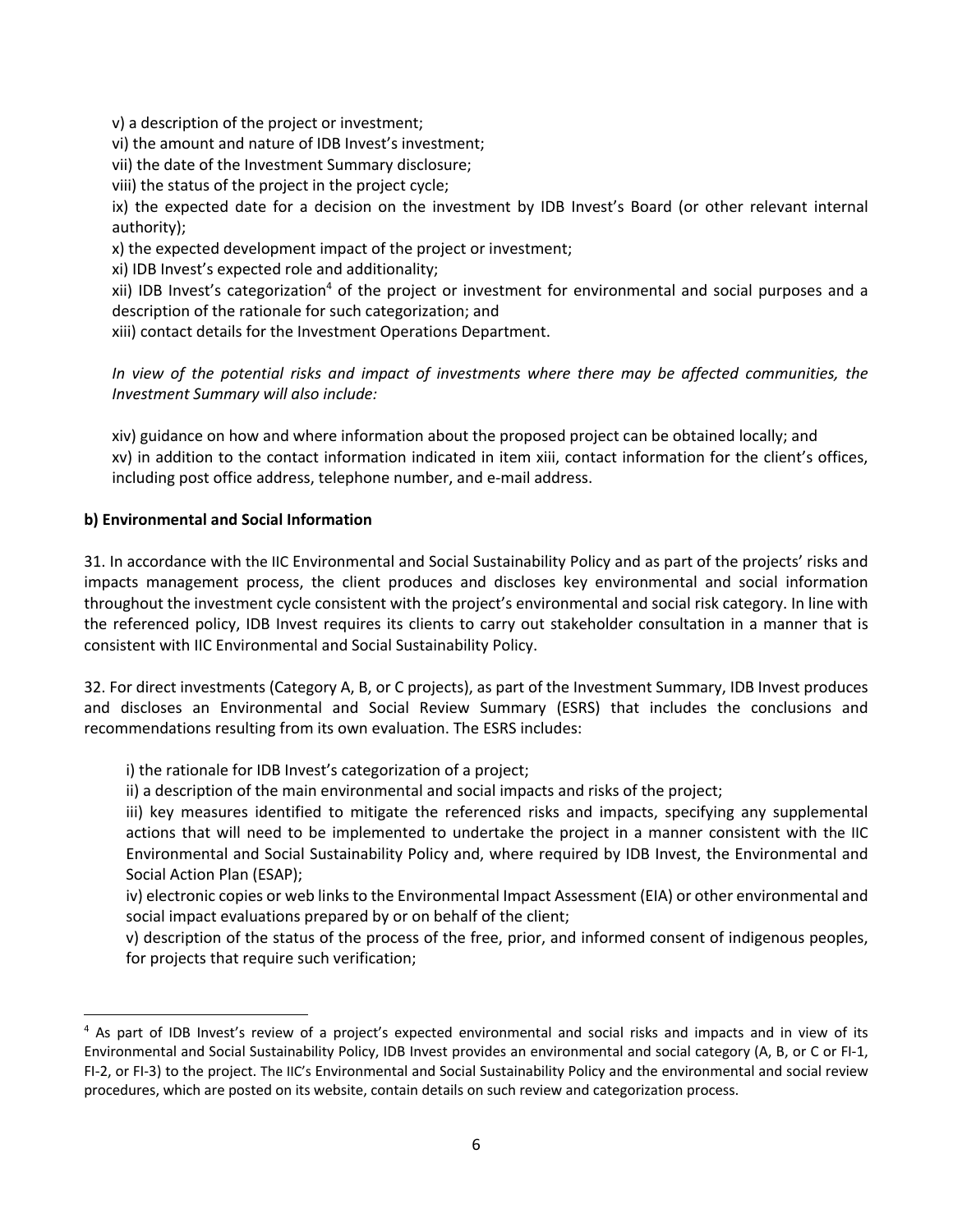vi) general information on the Independent Consultation and Investigation Mechanism (ICIM) including a link to the ICIM webpage.

33. IDB Invest also discloses the EIAs and other relevant environmental and social evaluations produced by the client, according to the project's risk category. 5

34. When IDB Invest invests in a financial intermediary such as a bank, an investment fund or another specialized institution such as a factoring company, a leasing company, or microfinance institutions, such investment is categorized as an FI Investment. For investments made through financial intermediaries (categories FI-1, FI-2, and FI-3), IDB Invest discloses the following environmental and social information through the Investment Summary:

i) rationale for IDB Invest's categorization of the FI investment;

ii) a description of the main environmental and social risks and impacts of the FI investment; and

iii) key measures identified to mitigate the referenced risks and impacts, specifying any supplemental actions that will need to be implemented to undertake the FI investment in a manner consistent with the IIC Environmental and Social Sustainability Policy and, where required by IDB Invest, the ESAP.

# **c) Timing for Disclosure of Investment and Environmental and Social Information**

35. IDB Invest discloses the Investment Summary and the ESRS no later than 30 calendar days prior to the Board or Management approving the investment, as the case may be.

36. IDB Invest discloses the EIAs for category A projects as far in advance as possible and no later than 60 calendar days prior to the Board approving the investment.

37. IDB Invest discloses the EIAs or other environmental and social evaluations required for projects other than category A projects no later than 30 calendar days prior to approval of the investment.

38. When exceptional circumstances impede IDB Invest to comply with these timelines, as would occur in the case of a delay in disclosure in accordance with paragraph 60 of this Policy, the Board shall be informed of any delay in the publication of the Investment Summary or the environmental and social information.

## **d) Commitment with respect to the Content and Languages in Disclosures**

39. To allow affected communities and stakeholders to substantively participate in the processes prior to the consideration of the investment for approval, IDB Invest will disclose contents that are suitable for disclosure, which will be deemed as such when the contents incorporate the elements included in IIC's Environmental and Social Sustainability Policy. These elements will be referenced in this Policy's implementation guidelines.

40. Information will be disclosed in the language in which IDB Invest produced it. The ESRS will also be disclosed in one of the national languages of the country in which the project will be implemented.

41. The environmental and social information produced by the client will be disclosed in one of the national languages of the country in which the project will be implemented. For projects where there are affected

 $5$  For illustrative purposes, cumulative impact assessments, biodiversity action plans, grievance mechanisms, and resettlement action plans are examples of other relevant environmental and social evaluations produced or updated by the client that IDB Invest will disclose whenever relevant and available.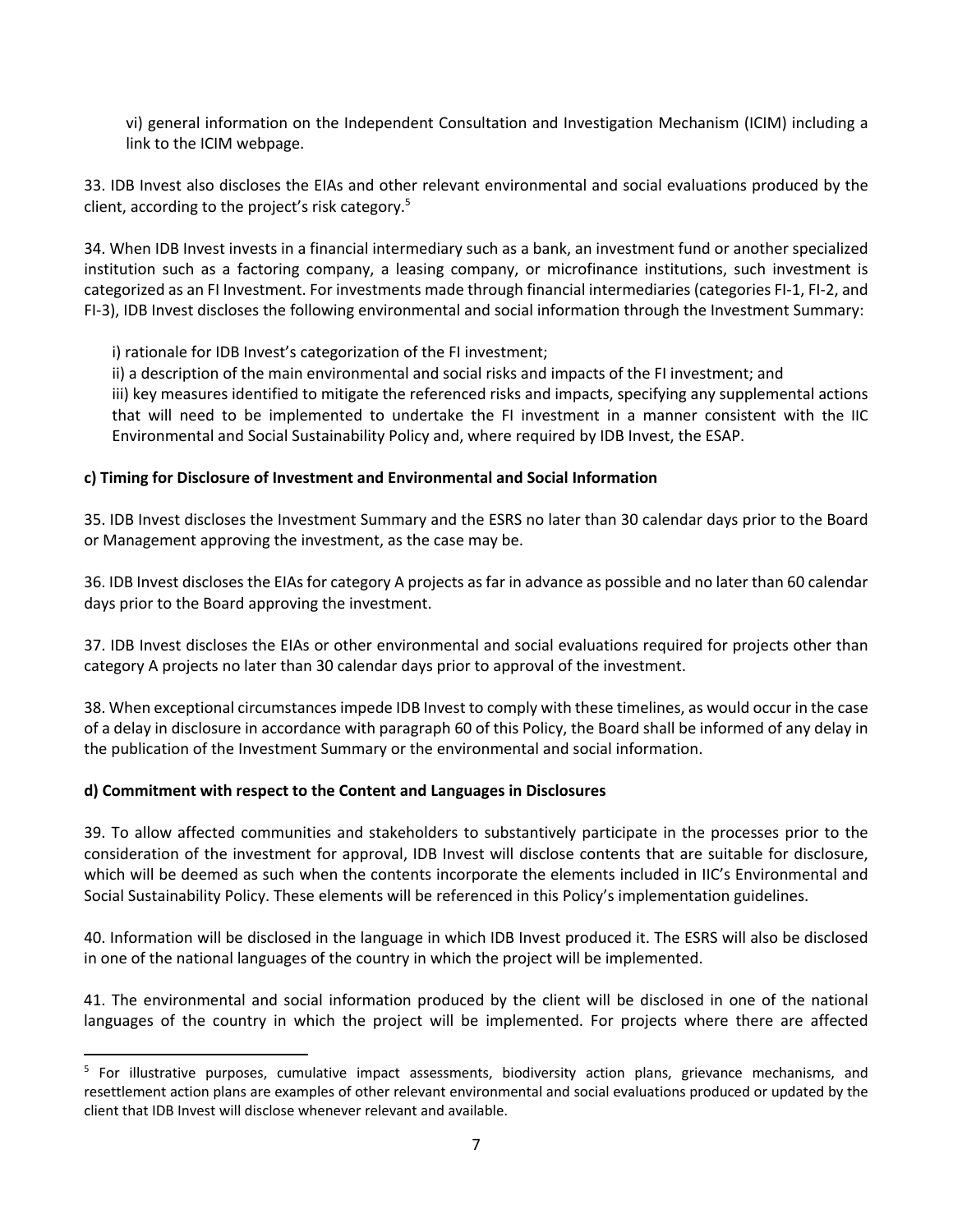communities, the client will communicate in the formats and languages accessible to such communities, in a manner commensurate with the level of risk.

# **e) Early Disclosure**

42. For investments with high environmental or social risk, the disclosure of the EIA shall occur early in the environmental and social evaluation process. For these projects, IDB Invest will provide access to the preliminary version of the EIA prepared by the client even before IDB Invest has completed, or in some cases even started, the review of the investment.

# **f) Client's Factual Review of the Information**

43. Before IDB Invest discloses any investment or environmental and social information, including the preliminary version of the EIA, the client reviews the content to verify the factual accuracy of the information related to the client and the project.

# **g) Disclosure of Other Materials Provided by the Client**

44. Regarding investments with high environmental and social risk, IDB Invest may disclose explanatory, nontechnical materials produced by the client in the context of public consultation on the projects, which have been made available to the public.

## **B.2 Post-Approval Disclosure**

## **a) Investment Summary Update**

45. IDB Invest will update the Investment Summary as necessary to ensure the accuracy of the previously disclosed information.

## **b) Environmental and Social Information Update**

46. (i) For Category A Projects approved after the entry into force of this Policy, IDB Invest will disclose progress on the implementation of the ESAPs on an annual basis. In addition, whenever new or revised relevant environmental or social documents for these projects are made available, such documents will be disclosed; (ii) With the consent of the corresponding private equity fund and protecting confidential information in accordance with the Policy exceptions in Section IV, IDB Invest will disclose the names of the investee companies in which IDB Invest made an indirect investment through a private equity fund, when such information becomes available.

## **c) Information on Development Impact Results**

47. With the client's consent and protecting confidential information in accordance with the exceptions established in this Policy, IDB Invest discloses information on the key standard development impact indicators tracked through IDB Invest's Development Effectiveness, Learning, Tracking and Assessment (DELTA) tool for each investment; this information will be updated in the Investment Summary as the results become available. IDB Invest also discloses information on the results of development impact studies and ex-post evaluations that may be conducted relating to each investment or IDB Invest area of business.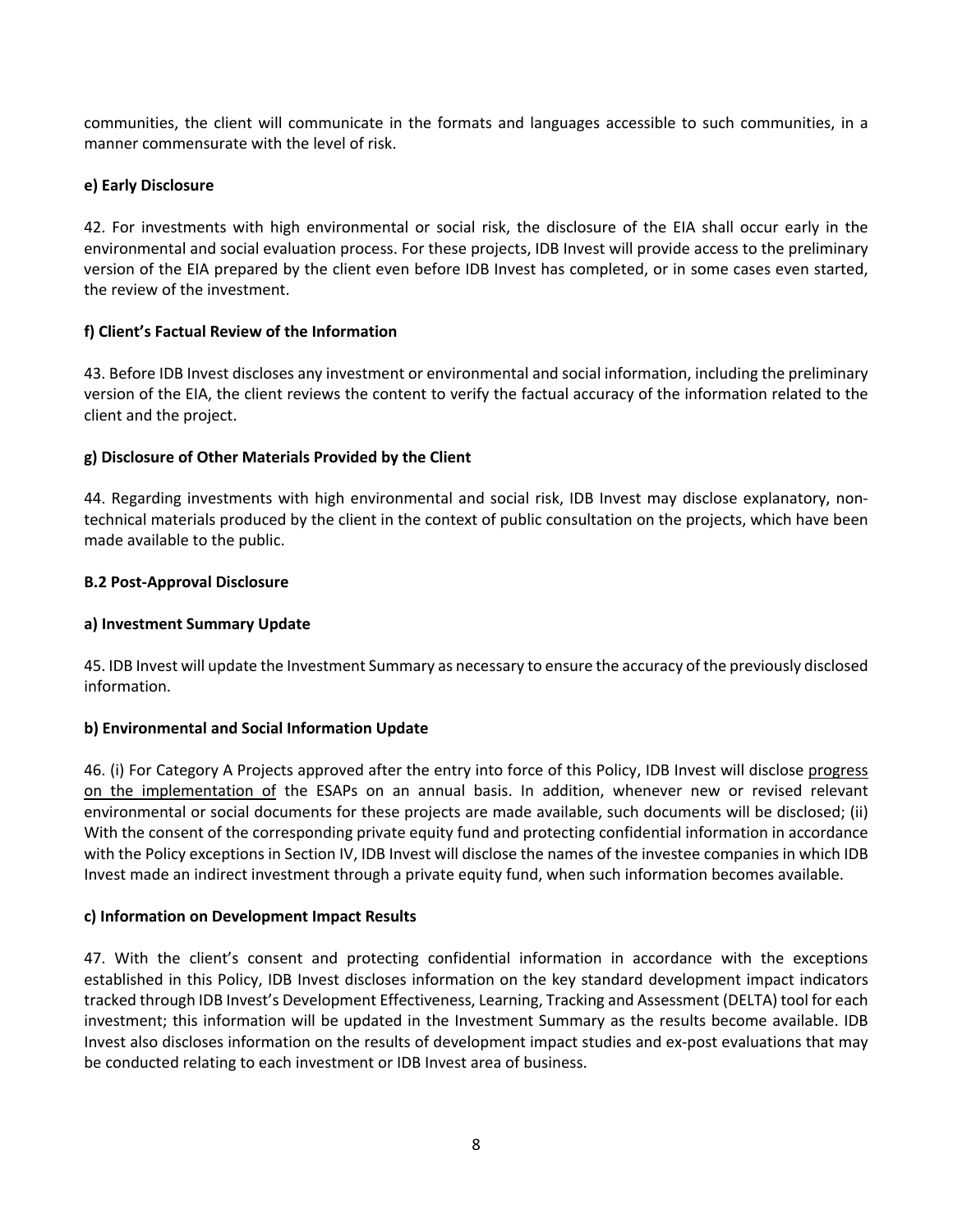## **d) Information Disclosed by the Client in Extractive Projects**

48. In extractive projects (oil, gas, mining), IDB Invest promotes transparency of revenues payments to host governments. Accordingly, IDB Invest requires that clients disclose any material project payment to the host government (such as royalties, taxes, and profit sharing, among others).

#### **C. ADVISORY SERVICES-RELATED INFORMATION**

#### **a) Advisory Services Project Summary**

49. For advisory services projects, within 60 calendar days of a project's approval through the advisory services or technical cooperation document, IDB Invest discloses a summary of the most important elements of the project that will include the following:

i) donors;

ii) project amount;

iii) description of the project, as well as its regional, sectoral, country, or business line focus;

iv) expected development impact of the project; and

v) measures identified to mitigate the environmental and social risks or impacts associated with project implementation, as applicable.

#### **b) Information on Development Impact Results**

50. Upon completion of the activities for each advisory service project, with the consent of the client and the respective donors, IDB Invest will disclose information on the standard development impact indicators that do not contain confidential information as contemplated under the Policy exceptions in Section IV.

## **IV. EXCEPTIONS**

51. IDB Invest considers the following categories of information to be confidential since their disclosure will imply more harm than benefit to legitimate rights or interests of affected parties:

#### **a) Commercially Sensitive Information**

52. Consistent with the practice of commercial banks and of most public sector financial institutions with respect to their investments in the private sector, IDB Invest does not disclose to the public commercial, proprietary, financial, privileged, intellectual property, or other non-public information about its clients, co-financiers, investors, or third parties. To do so would be contrary to the legitimate expectations of such parties, who need to be able to communicate detailed information to IDB Invest without fear of compromising confidential information. For illustrative purposes and in a non-exhaustive manner, IDB Invest does not provide access to the following information:

i) Legal documentation or correspondence pertaining to IDB Invest's investments or advisory services., documents or information relating to negotiations between IDB Invest and its clients or other third parties relating to such investments or advisory services.

ii) Board documents relating to specific investments, advisory service projects, and investment facilities.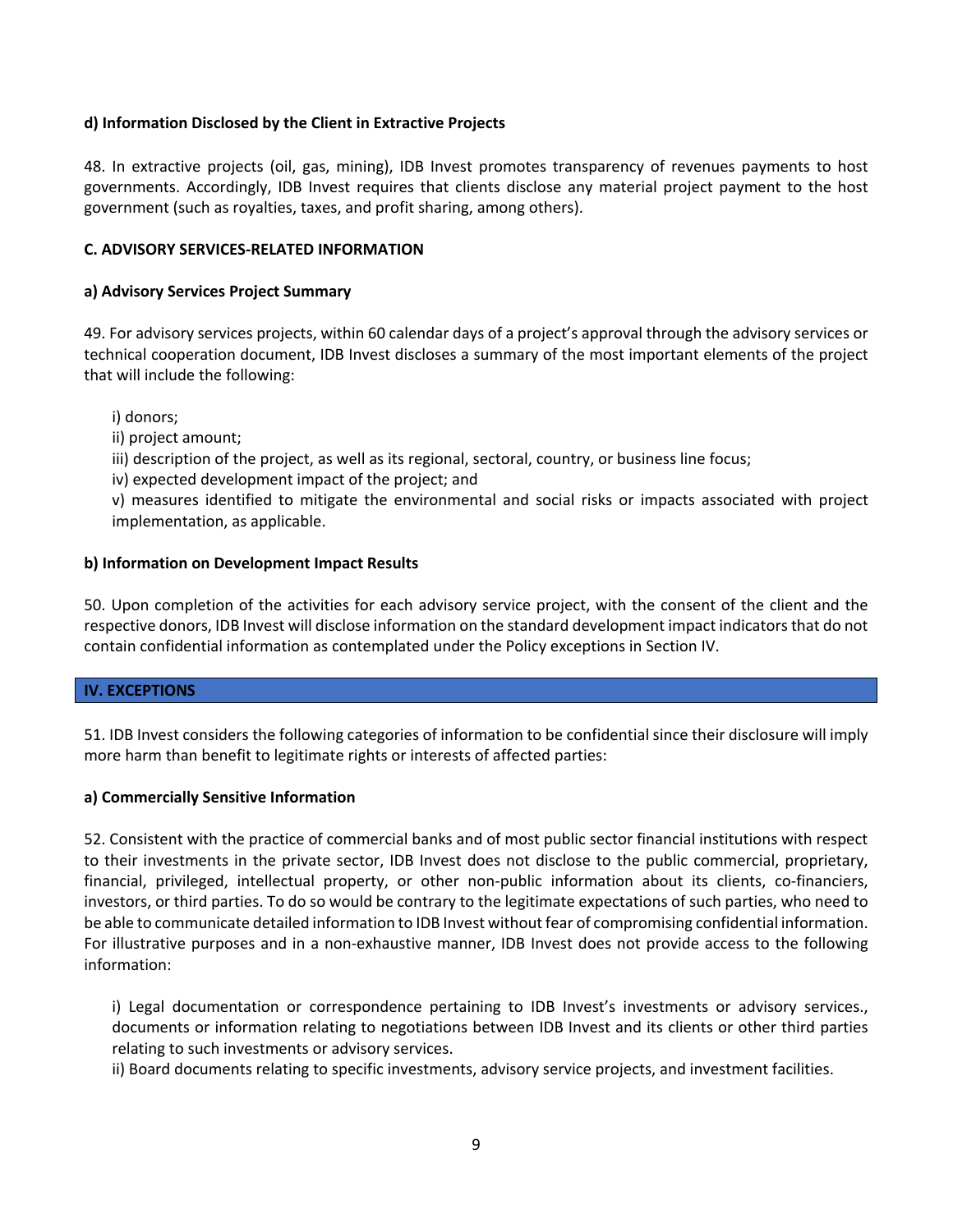iii) Information belonging to IDB Invest's clients, co-financiers, investors or third parties identified by them as confidential, such as business plans, financial projections, commercial or trade secrets.

# **b) Financial Information**

53. IDB Invest does not disclose to the public financial information that would be detrimental to the financial or commercial interests of IDB Invest if disclosed, including information that may be sensitive in capital and financial markets or that may affect its competitiveness. For illustrative purposes and in a non-exhaustive manner, IDB Invest does not provide access to the following information:

i) liquidity investments, estimates of future borrowings, and redemptions of borrowings;

ii) expected interest rates, rates of return, and financial ratios, financial forecasts, and financial models;

iii) data and procedures for specific investment decisions for IDB Invest's operations, credit and solvency evaluations, and credit ratings on borrowers and other clients;

iv) financial information that has not yet been approved by the respective authorities according to IDB Invest governance; and

v) information on private bond offerings, credit assessments, certain details of investment transactions including guarantees, and information on amounts overdue from borrowers, including actions taken prior to placement of such credits in nonaccrual status.

# **c) Deliberative Information**

54. IDB Invest does not disclose to the public information that would affect the integrity of the decision-making process or inhibit the free and candid exchange of ideas in the deliberative processes. By protecting this information based on its function and content, IDB Invest seeks to safeguard a space for reflection and discussion free of public scrutiny. When the deliberative process has concluded, and a decision has been made, IDB Invest makes public the final decision, results, and agreements that emerge from these processes. For illustrative purposes and in a non-exhaustive manner, IDB Invest does not provide access to the following information:

i) transcripts of Board and Board Committee meetings;

ii) statements of individual Executive Directors and staff in the context of Board and Board Committee meetings, unless voluntarily disclosed;

iii) communications and memoranda produced by the offices of the Executive Directors relating to Board and Board Committee proceedings;

iv) memoranda, opinions, or informal notes of any kind distributed to the full Board or to a Committee;

v) studies, reports, audits, assessments, or analyses prepared to support internal decision-making or the establishment of Management directives and procedures;

vi) information prepared or exchanged in the course of its deliberations with clients, member countries, and other entities with which IDB Invest cooperates, including information prepared by the staff, consultants, attorneys, or agents of IDB Invest;

vii) reports prepared by AUG; and

viii) circulars and technical briefing materials prepared by Management for information of the Board and Management presentations to the Board.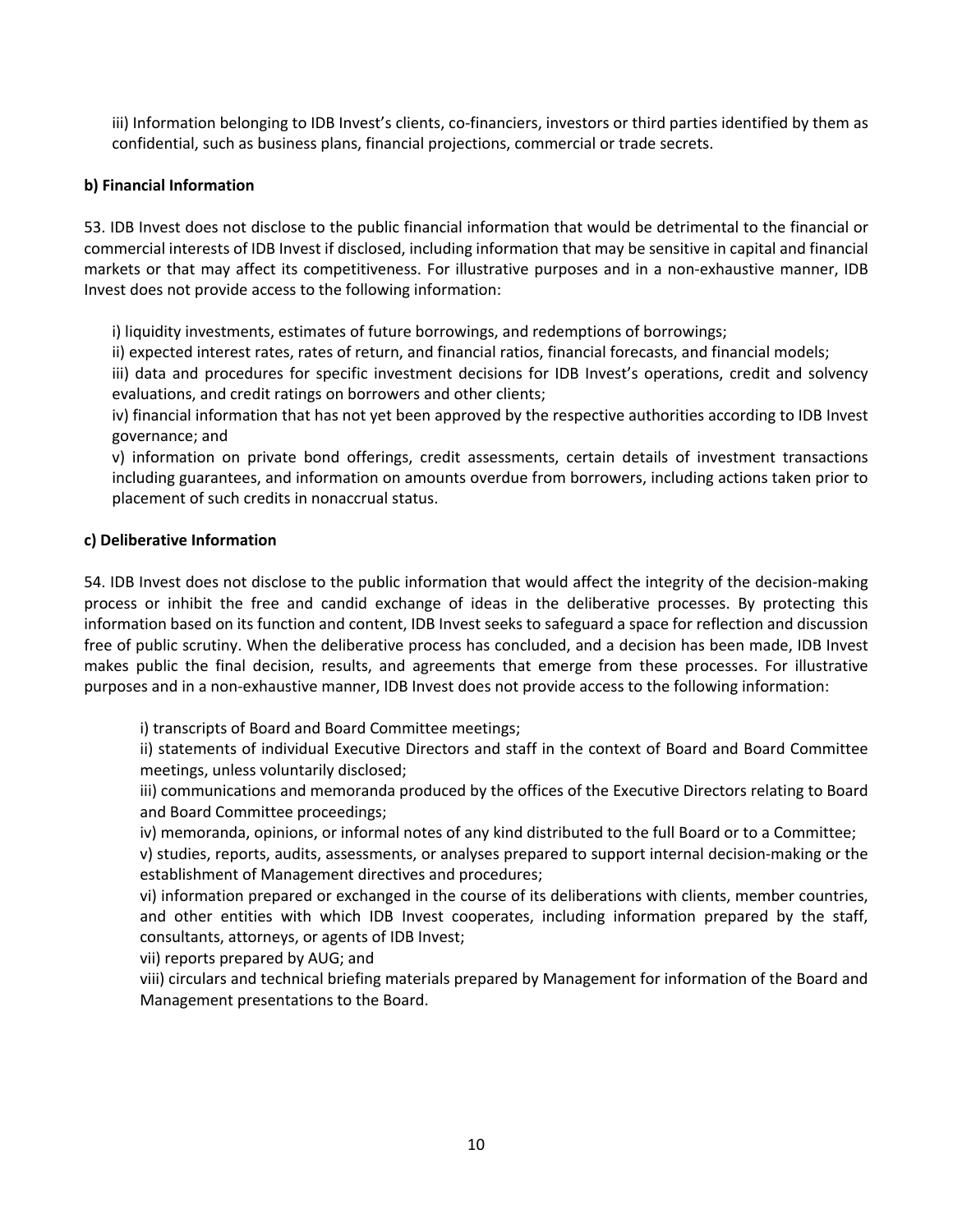## **d) Legal, Disciplinary, or Investigative Matters**

55. IDB Invest does not disclose to the public information that is subject to professional secrecy between client and attorney, and other applicable legal privileges. For illustrative purposes and in a non-exhaustive manner, IDB Invest does not provide access to the following information:

i) information regarding deliberations and materials considered in the proceedings of the Conduct Committee of the Board, the Anti-Corruption Policy Committee, and the Sanctions Committee;

ii) information gathered, received, or generated in the course of an investigation by the Office of Institutional Integrity (OII) or a third party on behalf of such office, in accordance with IDB Invest Integrity Framework, the Sanctions Procedures, and other regulations. In addition, information related to allegations of prohibited practices received by OII, consultations regarding integrity matters, and information regarding integrity due diligence in investments and operations will not be disclosed;

iii) information related to professional secrecy, including legal advice and communications sent or received by IDB Invest general counsel, attorneys within IDB Invest Legal Department, and other legal advisors; and

iv) information on matters in legal dispute or under negotiation, or information which, if disclosed, would violate applicable law or might prejudice an investigation or any legal or regulatory proceedings, or subject IDB Invest to an undue risk of litigation.

# **e) Communication of Executive Directors' Offices**

56. IDB Invest does not disclose to the public the following information:

i) communications within and between the offices of Executive Directors;

ii) communications between individual Executive Directors' offices and the member country or countries they represent; and

iii) communications between individual Executive Directors' offices and third parties.

# **f) Security and Safety**

57. IDB Invest does not disclose the following information:

i) information that would compromise the security of IDB Invest personnel and their families, contractors, or other individuals or that would put IDB Invest's assets at risk if disclosed;

ii) information that could endanger the life, health, or safety of any individual, or the environment if disclosed; iii) information that could endanger the national security of the member countries if disclosed; and

iv) information about logistical and transport arrangements related to IDB Invest shipments of its assets and documents, and the shipment of personnel's personal property.

## **g) Personal Information**

58. Personal information is not subject to disclosure. IDB Invest maintains appropriate safeguards to respect and protect the privacy of its personnel and any individual, to protect the confidentiality of their personal information. For illustrative purposes and in a non-exhaustive manner, IDB Invest does not provide access to the following information: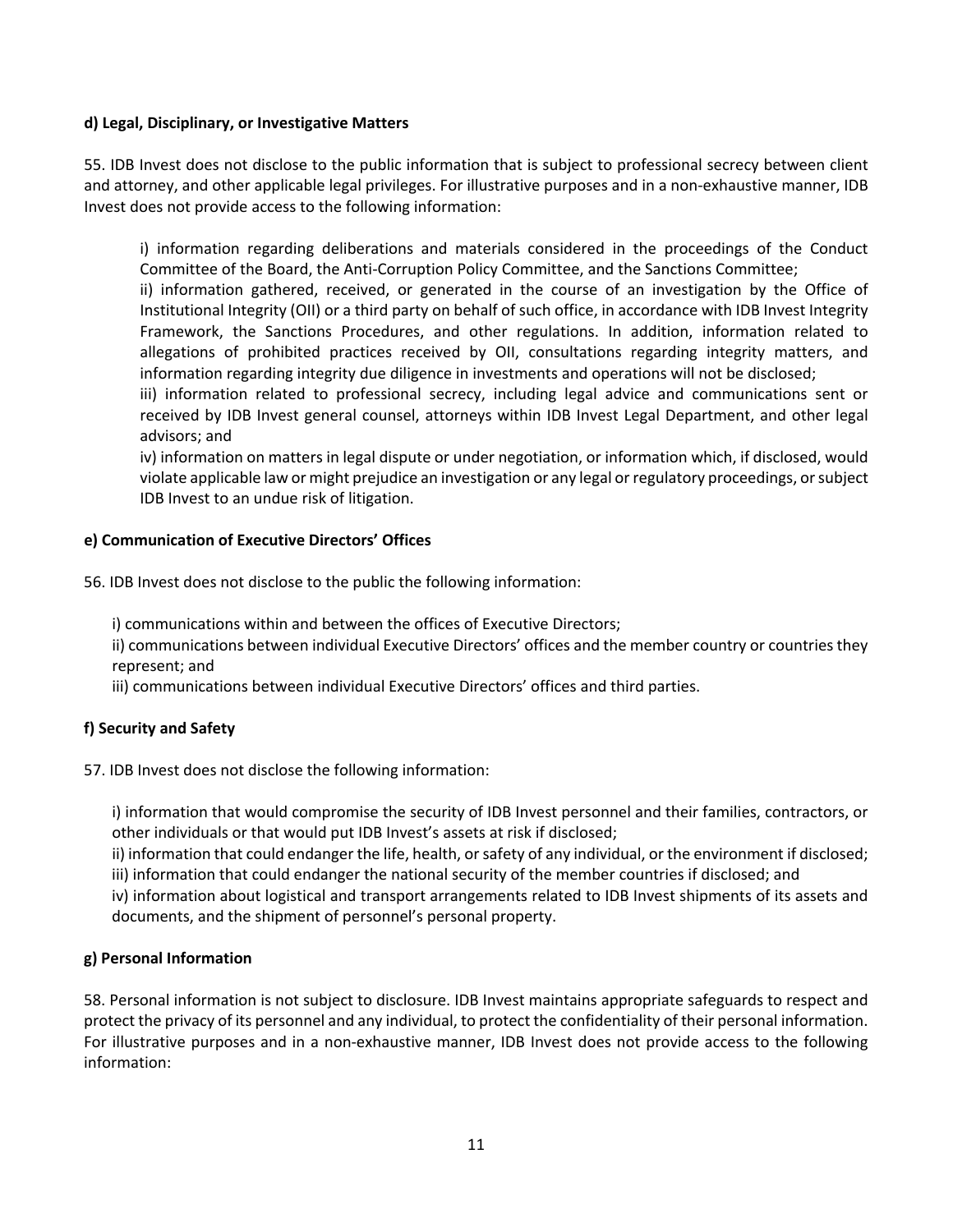i) personal information, including personal personnel records, medical information, and personal communications; and

ii) information relating to personnel appointments and selection processes, internal conflict resolution mechanisms, and investigations of allegations of staff misconduct.

#### **V. DISCLOSURE-RELATED TERMS**

#### **a) Simultaneous Disclosure**

59. Information classified as public that Management submits to the Board for information will be disclosed to the public at the time it is distributed to the Board. Country Strategies will also be disclosed when they are distributed to the Board, subject to the no objection of the respective country in line with the IDB Access to Information Policy.

#### **b) Delayed Disclosure**

60. IDB Invest may delay the disclosure of certain information that it would otherwise make publicly available because of market conditions, legal or other regulatory requirements such as timing requirements relating to securities offerings, equity investments in publicly listed companies, purchases of shares in a private placement or a financial restructuring.

#### **c) Joint Documents**

61. Information of a confidential nature contained in joint IDB Invest and IDB documents will be protected. The criteria for the application of this provision will be developed through implementation guidelines.

#### **d) Positive Override**

62. In exceptional circumstances, IDB Invest reserves the right to disclose information that it would ordinarily not release to the public. IDB Invest may exercise this right if, in connection with an IDB Invest investment or advisory services project, IDB Invest's Management determines that the disclosure of certain non-public information would be likely to avert serious and imminent harm to public health, security, and/or imminent and significant adverse impacts on the environment.

63. In such cases, the information would be disclosed on the most restricted basis necessary to achieve the intended purpose. If the non-public information has been provided by or relates to an IDB Invest client, IDB Invest would make such disclosure only after informing the client of IDB Invest's concerns and considering the client's plans to address and mitigate the potential harm involved.

#### **VI. IMPLEMENTATION ASPECTS OF THE POLICY**

#### **a) Classification**

64. In accordance with this Policy, the information that IDB Invest produces and receives will be subject to an information classification system based on its "public" or "confidential" nature.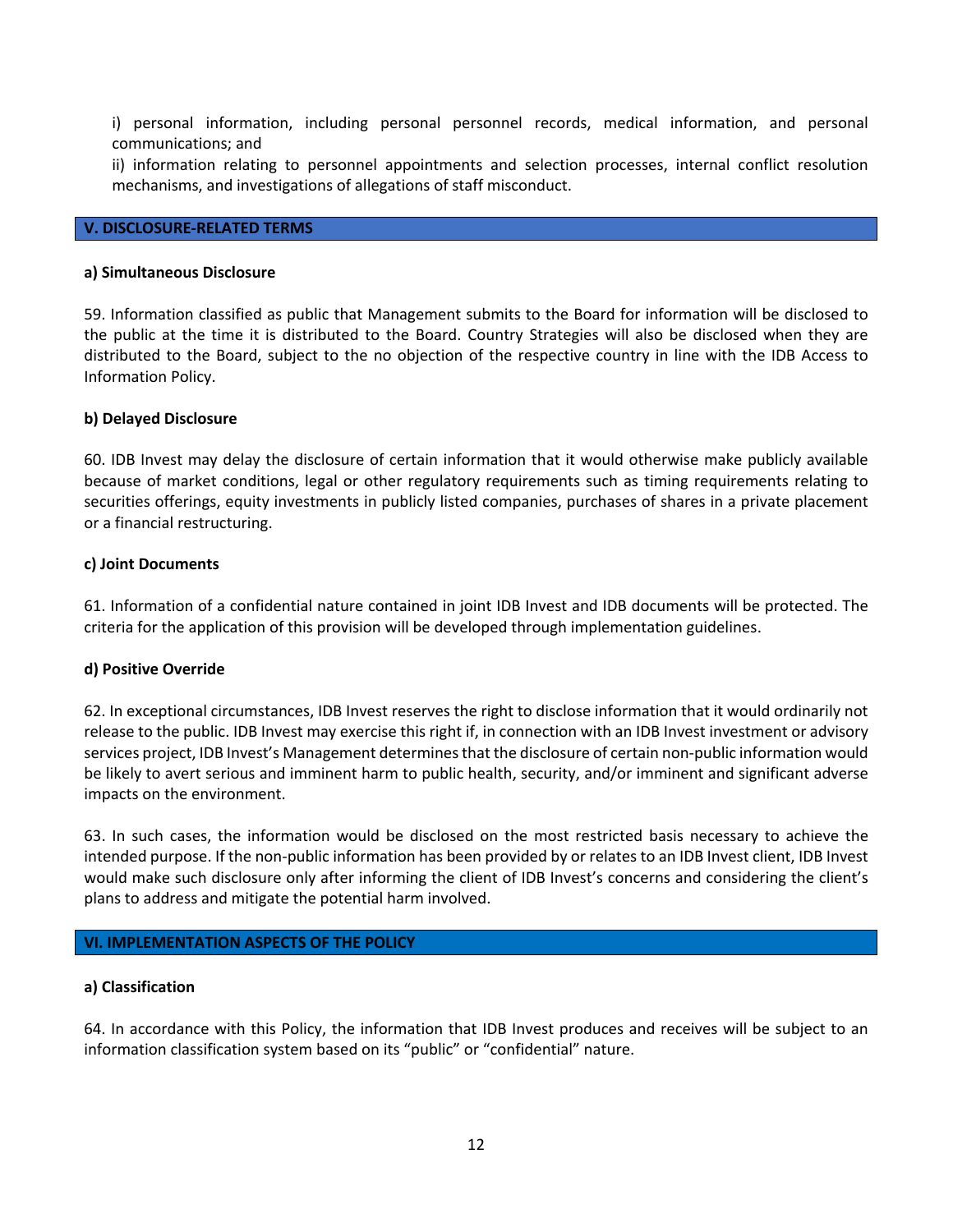# **b) Redaction**

65. Information identified as "confidential" under the Policy's exceptions will be subject to the principle of divisibility. Pursuant to this principle, IDB Invest may create public versions of documents in which the "confidential" information contemplated under the Policy exceptions in Section IV is redacted. When the confidential information is so extensive that it is not practical to make the document available to the public, IDB Invest may disclose a summary of such document.

#### **c) Historical Information**

66. Historical information is information produced or received before the entry into force of this Policy. Historical information may be made publicly available at the request of a stakeholder or *ex officio*, in accordance with the policy in effect at the time the historical information was produced or received.

#### **d) Document Nomenclature**

67. Notwithstanding nomenclature changes that may affect documents produced or received after the entry into force of this Policy, this Policy will apply to those documents that have the same nature and purpose.

#### **VII. REQUESTING INFORMATION AND REVIEW MECHANISM**

#### **A. MECHANISM FOR REQUESTING INFORMATION**

#### **a) Where to Access Information**

68. Public information on IDB Invest and its activities is available online at its website: IDBINVEST.org.

#### **b) Submitting a Request for Information**

69. Information that is not available on IDB Invest website may be requested through the following channels:

i) using the virtual form available on the website: IDBINVEST.org or by e-mail as indicated on the website: IDBINVEST.org;

ii) sending a written request to IDB Invest at the address stated on the website IDBINVEST.org, if the requester does not have access to the internet; or

iii) calling IDB Invest at the phone number indicated on the website IDBINVEST.org

Anonymous requests will not be considered. However, IDB Invest will maintain the identity of the requester confidential when the requester so requests.

#### **c) Languages**

70. Requests for information may be submitted in any of the four official languages of IDB Invest. The requested information will be provided in the language in which it is available.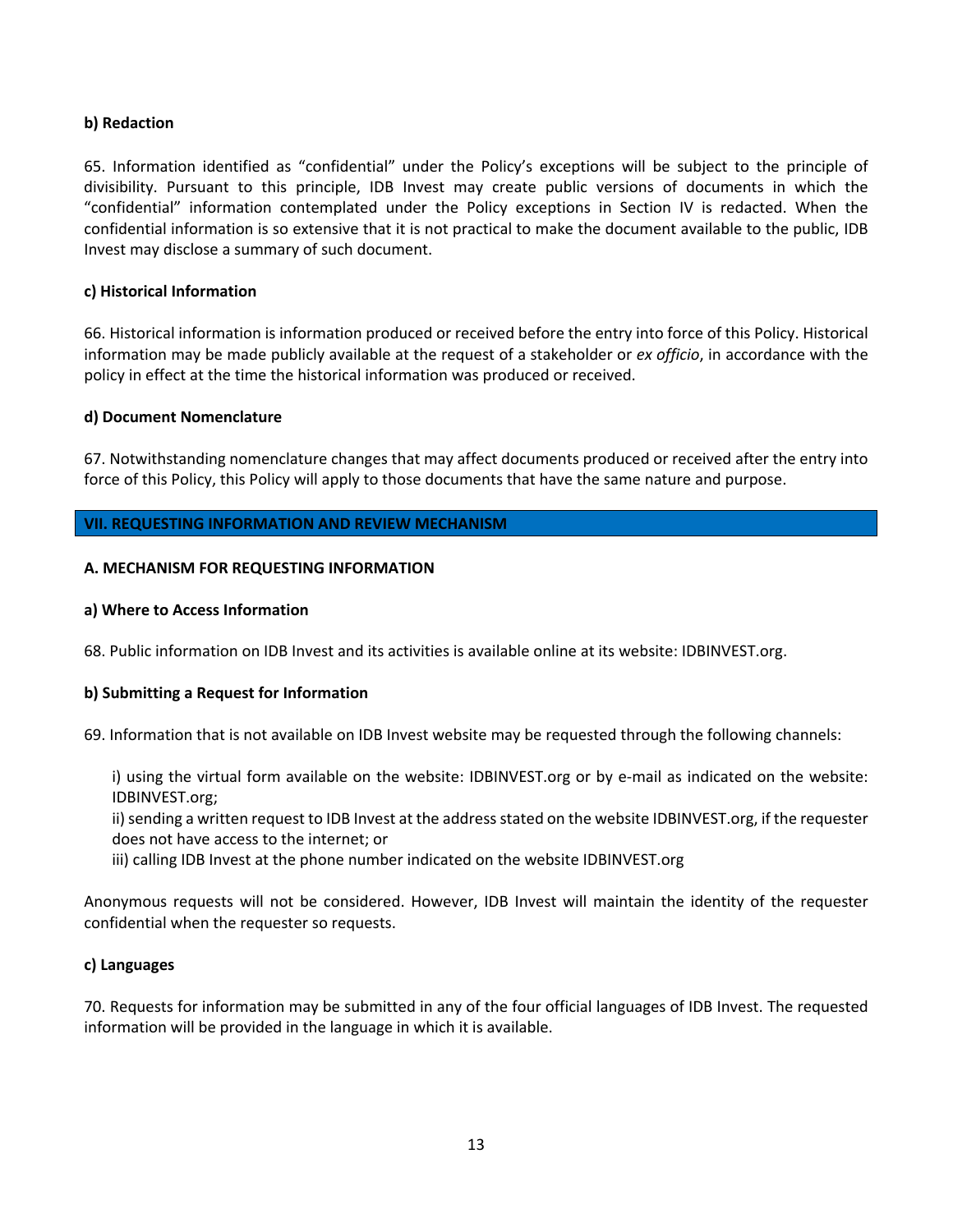## **d) Responding to Requests**

71. Requests for information will be analyzed under the Policy and its exceptions. In responding to requests, IDB Invest determines whether information requested may be made available in accordance with this Policy and based on the scope of the requests, the number of requests, the availability of the information requested, and whether the requester should be referred to IDB Invest's client. IDB Invest will acknowledge receipt of requests for information and will endeavor to provide its response as quickly as possible within a maximum period of 30 calendar days following receipt of the request. If IDB Invest requires additional time to respond because of the scope or complexity of the request, it will contact the requester in writing to inform such requester of the delay and provide an estimated timeframe for its response. Requests for information must identify the specific information requested; where a request is insufficiently clear or precise to identify the information required, or is unreasonably broad, IDB Invest reserves the right to ask the requester to provide clarifications or to narrow down the scope of the request.

72. When responding to a request, IDB Invest will make the information available on its website and share the electronic link with the requester.

73. IDB Invest may deny a request for information when it determines that the information requested is "confidential" under the Policy exceptions in Section IV. Whenever IDB Invest denies a request for information, it will explain the reasons for its decision to the requester, indicating the exception under which the information is considered "confidential" under the Policy, and inform the requester of the right to request a review of the denial.

# **e) Responding to Requests for Client or Third Party Information**

74. When IDB Invest receives a request for information that belongs or relates to a client or a third party, unless the information requested is in the public domain, IDB Invest shall follow the procedure described in section d) above to consult with such client or third party on whether the information requested is confidential as contemplated under the Policy exceptions in Section IV.

# **f) Costs**

75. Information is made available in digital form free of charge on IDB Invest's corporate website. IDB Invest may charge reasonable fees for the cost of producing and sending copies to requesters, which may be regulated in the implementation guidelines.

## **B. REVIEW MECHANISM**

76. A requester who believes that the denial of the requested information is contrary to the provisions of this Policy will have access to a two-stage review mechanism.

## **a) Review by Management**

77. The requester may first opt for a review of a denial of information by a mechanism established by IDB Invest Management to confirm the correct application of the Policy and its exceptions. In a second stage, an external panel independent of IDB Invest Management may review any denial confirmed pursuant to such mechanism. This mechanism will be regulated in the Policy's implementation guidelines.